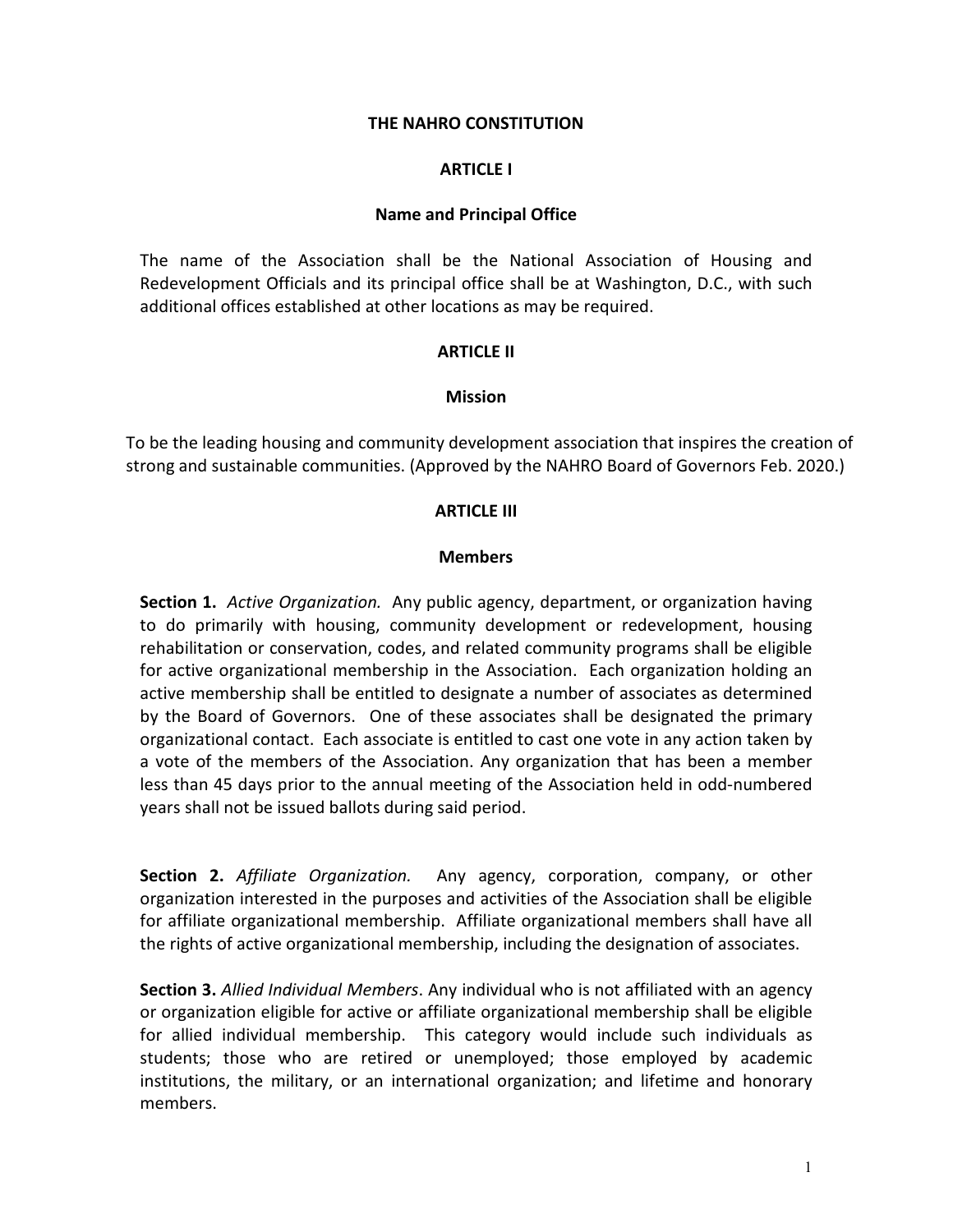**Section 4.** *Temporary Category of Allied Individual Membership for Current Individual Members.* Individual members at the time this amendment is enacted may pay at the current individual rates for renewing memberships through December 2003 and receive all current benefits. After December 31, 2003, regular individual membership ceases to exist, and individuals may only participate as associates of organizational members or as allied individual members. As of October 2001, anyone serving in the NAHRO leadership may renew their individual membership until October 2005, if necessary, to fulfill the leadership commitments they made.

**Section 5.** *Membership Termination.* The Board of Governors, by two-thirds vote and at its own discretion in the best interests of the Association, may deny membership to any person or agency, may reject renewal of membership, or may terminate a membership. A person or agency whose membership is terminated shall be entitled to a pro-rata return of membership dues.

**Section 6.** *Code of Professional Conduct.* Adherence to the NAHRO Code of Professional Conduct is required for individual associates, allied individual members, and those formally certified through one of NAHRO's comprehensive examination programs.

**Section 7**. *Proxy Voting Prohibited.* Votes held by NAHRO Associates and Allied Individual Members shall only be cast by the designated Associate or Allied Individual Member. In the event the designated Associate's position is vacant when election ballots are distributed and subsequently tallied, the agency shall forfeit the right to vote for the vacant Associate position.

# **ARTICLE IV**

# **Board of Governors**

**Section 1.** *Composition, Election, Terms of Office, Succession.* The Association shall be governed by the Board of Governors consisting of the President, a Senior Vice-President, Vice-Presidents with Portfolio, the three Immediate Past Presidents active in the field, the Regional Presidents, the Immediate Past Regional Presidents as certified by the Regional Councils, sixteen associates from organizational members or allied individual members of the Association who shall be designated Regional Members-at-Large, and three associates from organizational members or allied individual members of the Association who shall be designated Members-at-Large and shall be appointed by the President in consultation with the Regional Presidents to address any imbalance in the representation of the membership on the Board of Governors, with priority consideration given to commissioners. The Members-at-Large shall serve until the conclusion of the annual conference in odd-numbered years.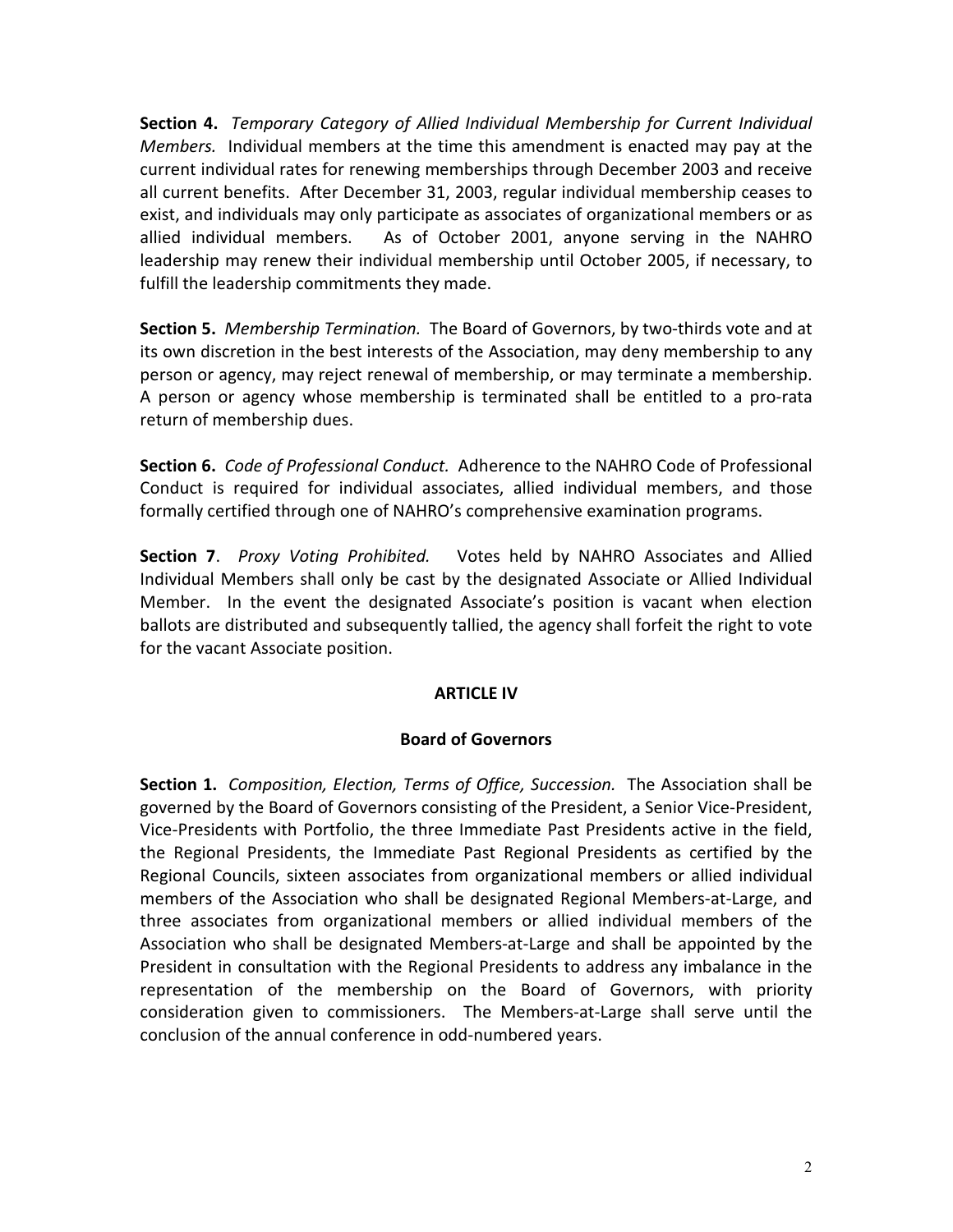Two Regional Members-at-Large shall be selected or elected by each Region according to procedures established by the Region and shall serve terms of four years. The Regional Members-at-Large shall serve staggered terms.

The Association President and Senior Vice-President shall be elected by the members and associates of the Association for terms of two years.

All Vice-Presidents, except the Budget & Administration Vice-President, shall be elected from and by the membership of their national standing committee and shall be designated as Committee Chairperson and Association Vice-President with Portfolio of that standing committee and shall serve a term of two years. The B&A Chair/Vice President shall be appointed by the President.

Vice-Presidents must be elected by the committee prior to the regularly called meeting of the Board of Governors next following the annual conference of the Association held in odd numbered years. Vice-Presidents shall be elected by their committees in accordance with rules and procedures established by the Board of Governors and shall serve until their successors have been elected. When vacancies occur in a Vice-President position, the Committee Vice-Chairperson is to automatically succeed to the office for the balance of the Vice-President's term. A new Vice-Chairperson shall be elected at the next Committee meeting.

Regional presidents shall be elected according to procedures established by their Regional Councils for a term of two years.

Terms of office of the Association President, Senior Vice-President, and Vice-Presidents within the purview of the conditions cited above shall run concurrently.

No officer of the Association having been elected and having served a full term shall be eligible for re-election to succeed himself/herself in the same office, but shall be eligible for election to the same office at any subsequent time, and shall be eligible at any time for election to another office. Persons elected to the office of President and Senior Vice President must receive a two-thirds vote of confidence from those present at the next regularly scheduled meeting of the Board of Governors if by changing employers, the membership category of the organization from which they are an associate changes.

Vice-Presidents with Portfolio must receive a two-thirds vote of confidence from those present at the next regularly scheduled meeting of the committee from which they were elected, if by changing employers, the membership category of the organization from which they are an associate changes.

**Section 2.** *Vacancies.* In the event of a vacancy in the office of the President, the Senior Vice-President is to automatically succeed to the office for the balance of the President's term. In the event of the unavailability of the Senior Vice-President to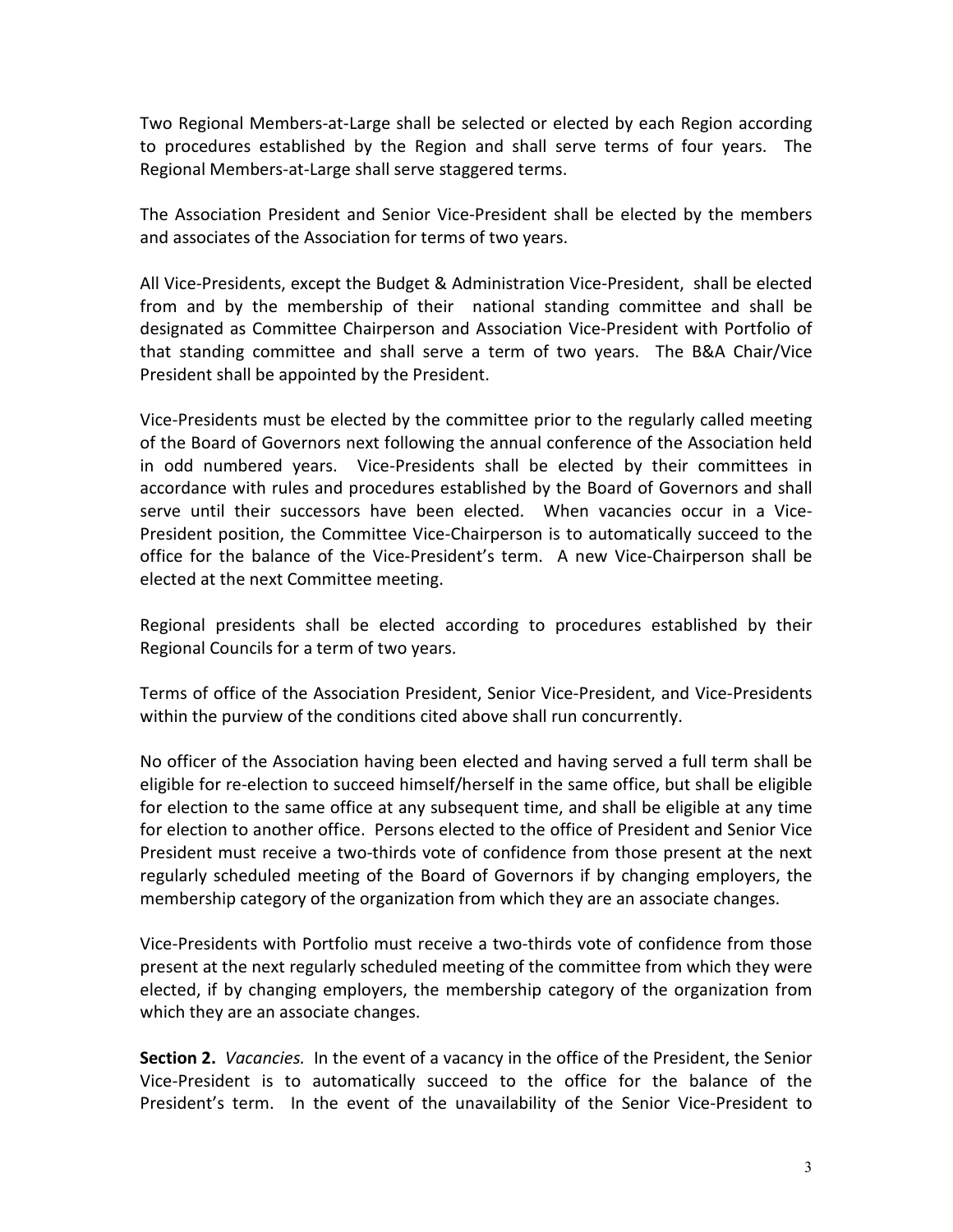succeed to the Presidency, the Board of Governors shall select one of the Vice-Presidents with Portfolio to serve as President until the next annual meeting of the Association. Any vacancy, no matter how created, among the other officers, other than the Vice-Presidents which are otherwise provided for herein, or members of the Board of Governors, shall be filled by action of the originating units, for the balance of the original term. If a vacancy occurs in the office of Immediate Past Regional President, no matter how created, it shall be filled by action of the Region.

The office of the Senior Vice-President vacated, for whatever reason, shall be filled by the Board of Governors from among the Vice-Presidents with Portfolio and shall serve for the balance of the term of Senior Vice-President.

**Section 3.** *Eligibility.* If any member of the Board of Governors ceases to be an associate of an organizational member, an allied individual member, or individual member (temporary category) of the Association, he/she shall cease to be a member of the Board of Governors and his/her position on the Board of Governors shall thereupon become vacant and shall be filled as provided in Section 2 above.

If a Board of Governors member fails to attend three meetings during the two-year period of the Board of Governors and such absences are not excused by the Board, his/her place shall automatically become vacant.

**Section 4.** *Operating Procedures.* Meetings of the Board of Governors shall be conducted under the requirements of this Constitution first, and Roberts Rules of Order, if not covered herein.

**Section 5.** *Powers.* The Board of Governors is empowered to create such wholly owned subsidiary corporations, ancillary trustees, divisions, committees, units, councils, chapters, or groups, as may be required to support, advance, and fulfill the purposes of the Association. The Board of Governors shall select and appoint a Secretary-Treasurer who shall be the chief administrative officer of the Association.

The Board of Governors shall have the right to exercise such other powers as shall be conferred upon or vested in them by other articles of this Constitution.

**Section 6.** *Steering Committee—Membership and Powers.* There shall be a Steering Committee of the Board of Governors consisting of the President, the Senior Vice-President, the Vice-Presidents, the three Immediate Past Presidents serving as members of the Board, and the Regional Presidents and the Chair of the Budget & Administration Committee. All members of the Steering Committee are voting members of the Steering Committee.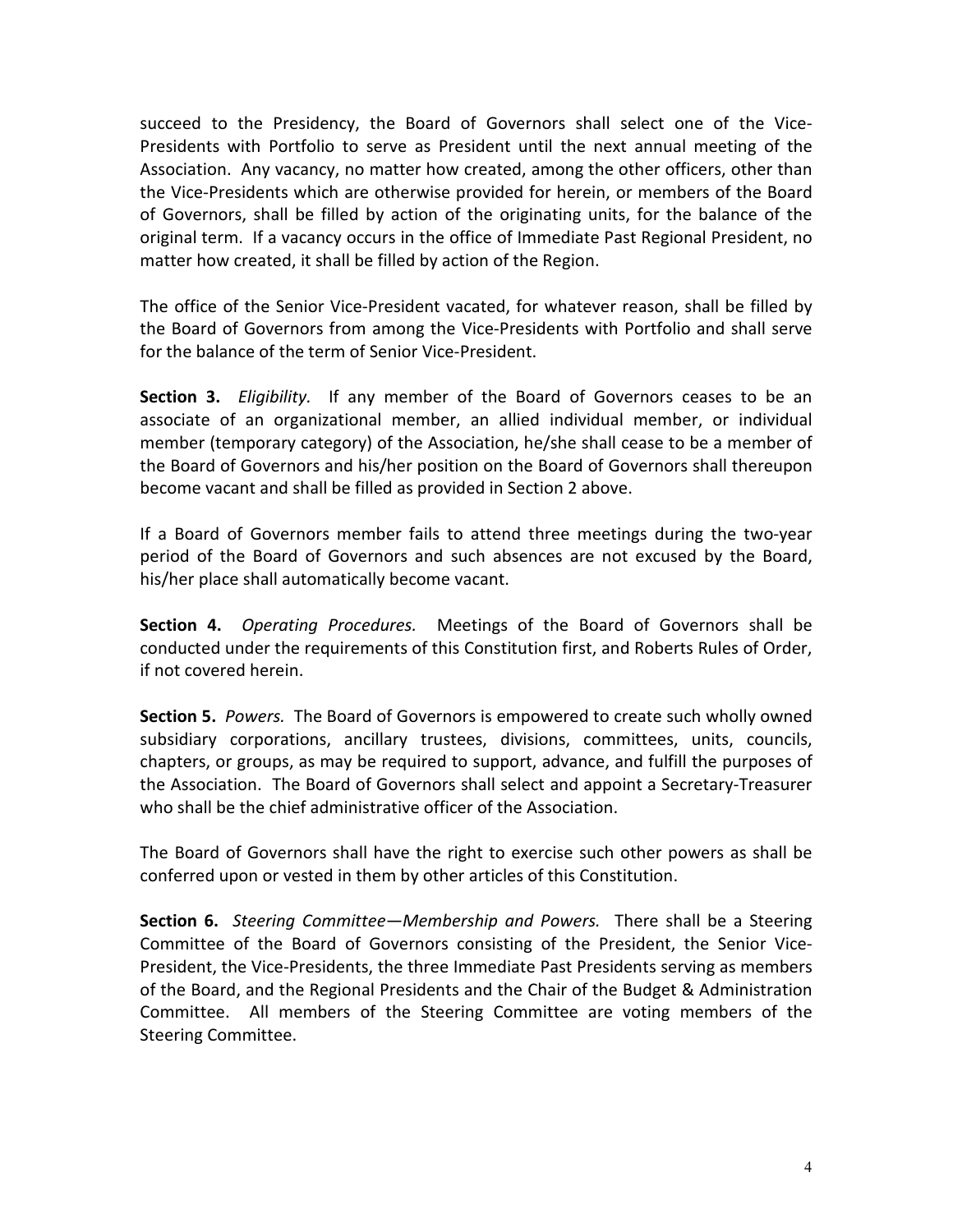The Steering Committee shall be available for consultation and advice as needed. The primary role of the Steering Committee is to carry out existing policy and to advise the President on action when there is no specific policy in place or when action is needed to be taken to change current policy. On some occasions, the Board may choose to authorize, in advance, the Steering Committee to act on its behalf on an issue, particularly if a decision is anticipated to be required between meetings of the Board.

## **ARTICLE V**

### **Officers**

The officers of the Association shall be a President, a Senior Vice-President, the additional Vice-Presidents with Portfolio, each corresponding to the national standing committees, and a Secretary-Treasurer. Election and terms of office are as described in Article IV, Section 1.

### **ARTICLE VI**

## **Duties of Officers**

**Section 1.** *President.* The President shall act as Chairperson of the Board of Governors and shall preside at meetings of the members. He/she shall sign on behalf of the Association all deeds and other formal instruments and shall perform such other duties as may from time to time be assigned to him/her by the Board of Governors.

The President shall establish such committees, task forces, ad hoc groups, advisory councils, and like groups which are not prescribed, interdicted, or prohibited by this Constitution.

In appointing members to such assignments, the President shall be diligent in representing the broad range of membership interests, including commissioners, minority representatives, and women.

With the concurrence of the Board of Governors, the President may also act jointly with other organizations with interests related to the Association to name joint committees and name associates or members of the Association to such committees.

In the matter of national standing committees and the Nominating and Election Committee, the President shall adhere to the dictates set forth in the articles dealing specifically with those units.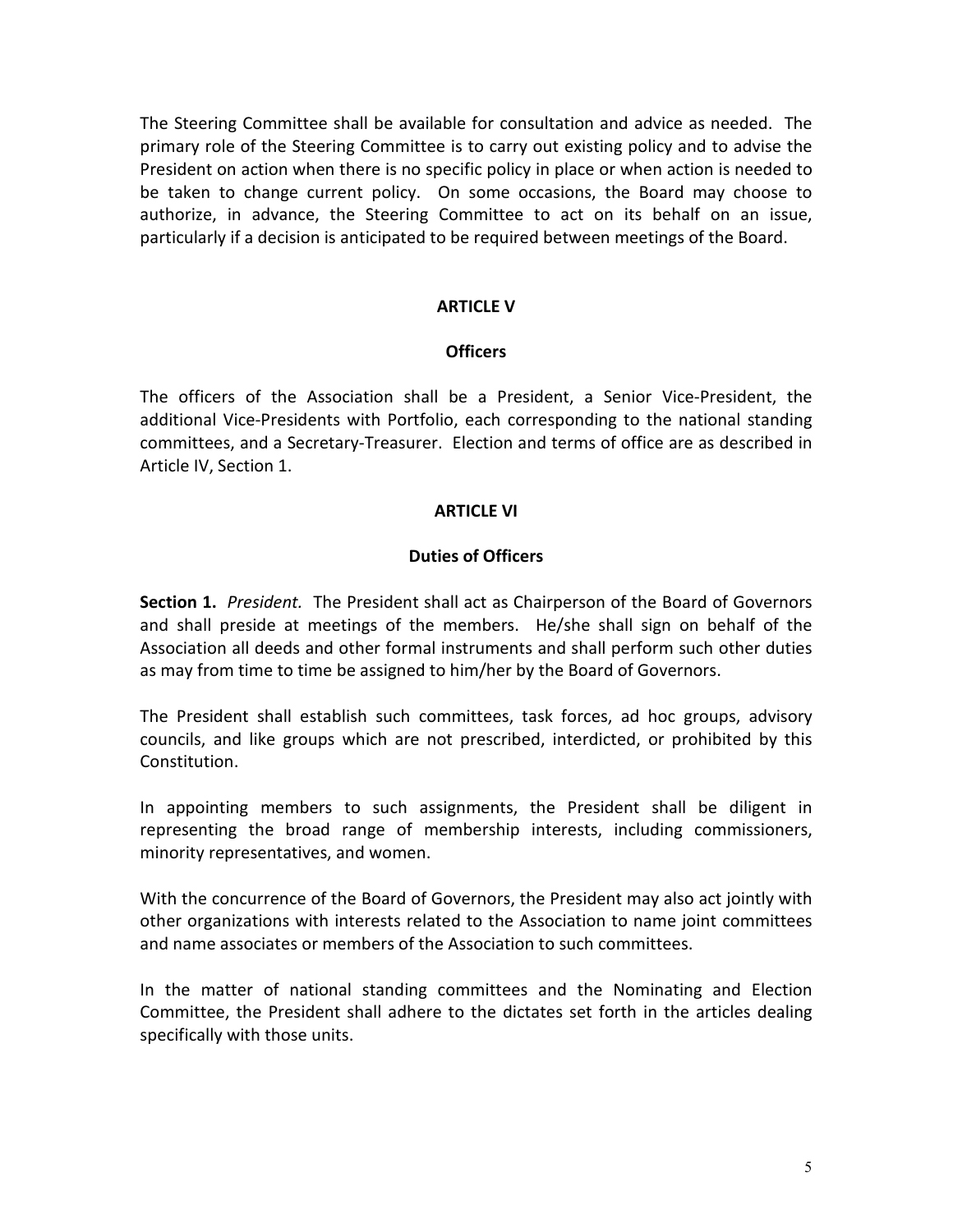**Section 2.** *Senior Vice-President.* The Senior Vice-President shall preside in the absence of the President. At the direction of the President and the Board of Governors, he/she shall coordinate the development of program policy and shall carry out such other duties as may be assigned, including oversight of administrative committees not herein assigned to the Vice-Presidents with Portfolio.

**Section 3.** *Vice-Presidents with Portfolio.* Each of the Vice-Presidents shall be responsible for the conduct of the standing committee from which he/she was elected or appointed and shall serve as chairperson of such standing committee

The Vice-Presidents may be assigned duties and responsibilities by the Board of Governors related to the current interests of Association members, particularly as they relate to the scope of the standing committees which they chair.

**Section 4.** *Secretary-Treasurer.* The Secretary-Treasurer shall be the chief administrative officer of the Association. The Board of Governors shall select the Secretary-Treasurer to serve at its pleasure and shall fix his/her compensation. The Secretary-Treasurer shall be responsible for maintaining the records and accounts of the Association and shall be custodian of its seal. He/she shall also have the responsibility for the general management of the affairs and general direction and supervision of the activities and employees of the Association, subject to the provisions of this Constitution and to the policies and administrative regulations established and adopted by the Board of Governors.

# **ARTICLE VII**

# **Nominations and Elections**

Not less than 140 days before the annual meeting held during an odd-numbered year, all Regional Councils of the Association shall elect or designate two Regional Council representatives, at least one of whom shall be a minority representative or woman, to serve on the national Nominating and Election Committee, under procedures established by the Regional Council and certified to the Board of Governors. The President shall appoint the chairperson of the committee from among the organizational associates and affiliated individual members of the Association, such chairperson to have voting rights only to break a tie vote of the committee. Notice as to who constitutes this Nominating and Election Committee shall be given to the entire membership not less than 120 days prior to the annual meeting.

Not more than 90 days nor less than 80 days prior to said annual meeting, the Nominating and Election Committee shall meet and select one or more nominees for the office of President and Senior Vice-President. However, the sitting Senior Vice-President's name shall automatically appear on the ballot as a candidate for the office of President. Not more than 80 days nor less than 70 days before said annual meeting, the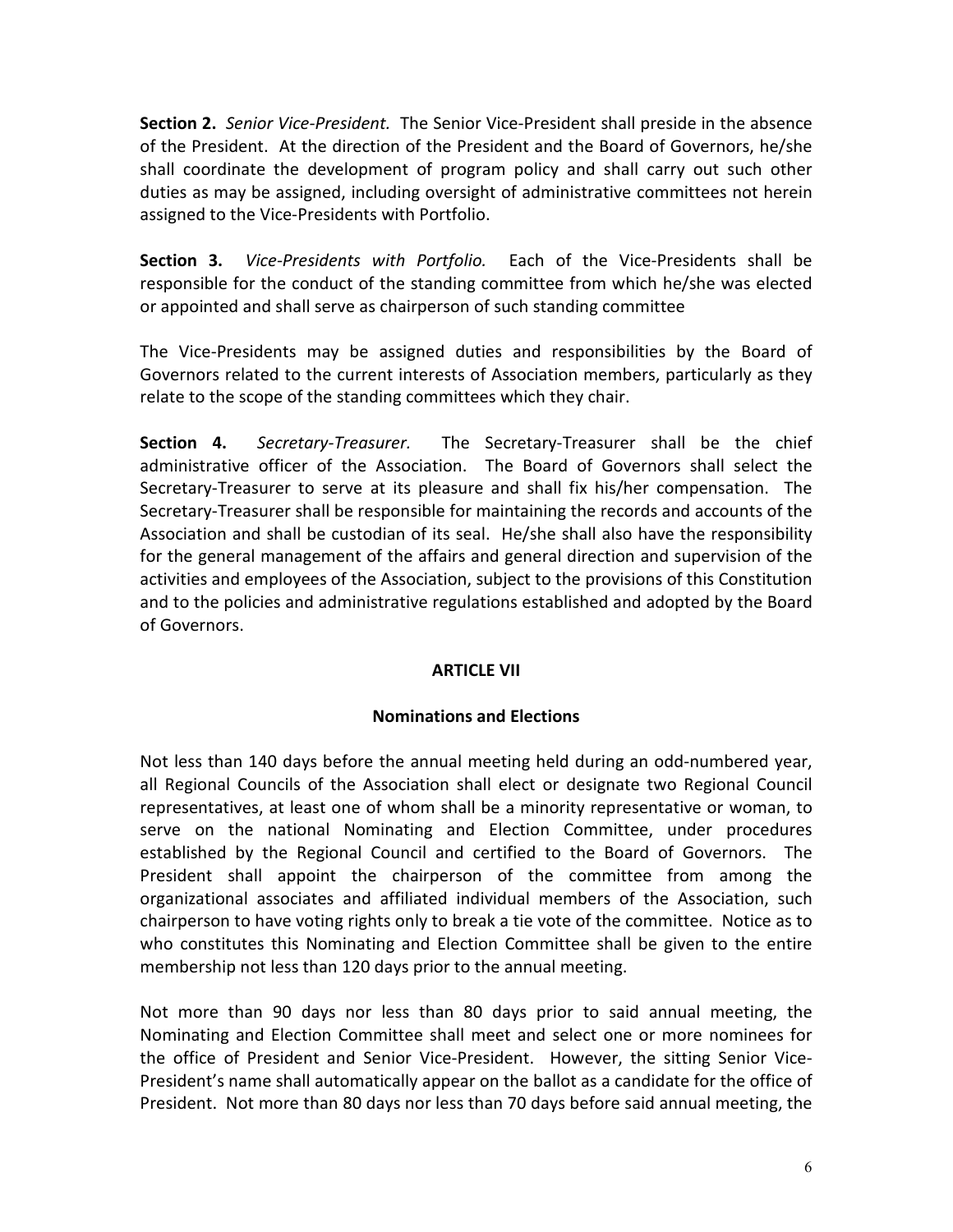Secretary-Treasurer shall notify the entire membership of the Association of the nominations recommended by the Nominating and Election Committee as well as identifying the sitting Senior Vice-President as a candidate for the office of President. Such notice shall clearly indicate that additional nominations will be placed on the ballot if petitions requesting such action reach the Association's headquarters office not less than 60 days prior to said annual meeting.

Such petitions in support of an associate from an organizational member or an allied individual member of the Association must carry the names of associates from at least 75 organizational members of the Association, not less than 10 members coming from each of a majority number of the Regional Council areas. Submission of said petition must carry certification or include evidence that the petitioner will serve if elected. The Secretary-Treasurer shall verify the validity of each petition.

When the nomination procedures result in more than one nominee for a position, the Secretary-Treasurer shall thereupon prepare, or cause to be prepared, ballots containing the names of the nominees submitted by the Nominating and Election Committee, the name of the sitting Senior Vice-President, plus the names carried on all eligible petitions. Not less than 20 days before the annual meeting, the Secretary-Treasurer shall cause to be delivered one ballot to each associate and individual member entitled to vote, together with voting instructions detailing the manner in which voting shall be carried out and the election conducted and the manner by which votes shall be validated and counted. As provided in Article III, Section 7, only Allied Individual Members and individuals who are designated as Associates by their agencies when ballots are delivered and counted shall be eligible to vote in the election.

The Nominating and Election Committee shall certify the results of the election and shall carry out any recount directed by the Board of Governors in response to a majority of the members present at the time of the announcement of the election results.

Terms of office, except as may be otherwise provided for herein, shall commence at the conclusion of the annual conference during which the annual meeting was held.

In the event of the need to conduct an election in an even-numbered year to fill the unexpired term of a President or Senior Vice-President, the Board of Governors shall act as the Nominating and Election Committee and the above procedures shall apply.

Waiver of the time schedule identified above, in those circumstances where conformity cannot be reasonably achieved, or achieved at all, may be accomplished by a two-thirds vote of the members of the Board of Governors present and voting at a special meeting. Where a vacancy necessitating an even-year election occurs at such a late date as to preclude implementation of the above procedures, the Board of Governors shall be able to announce their nominees at the annual meeting.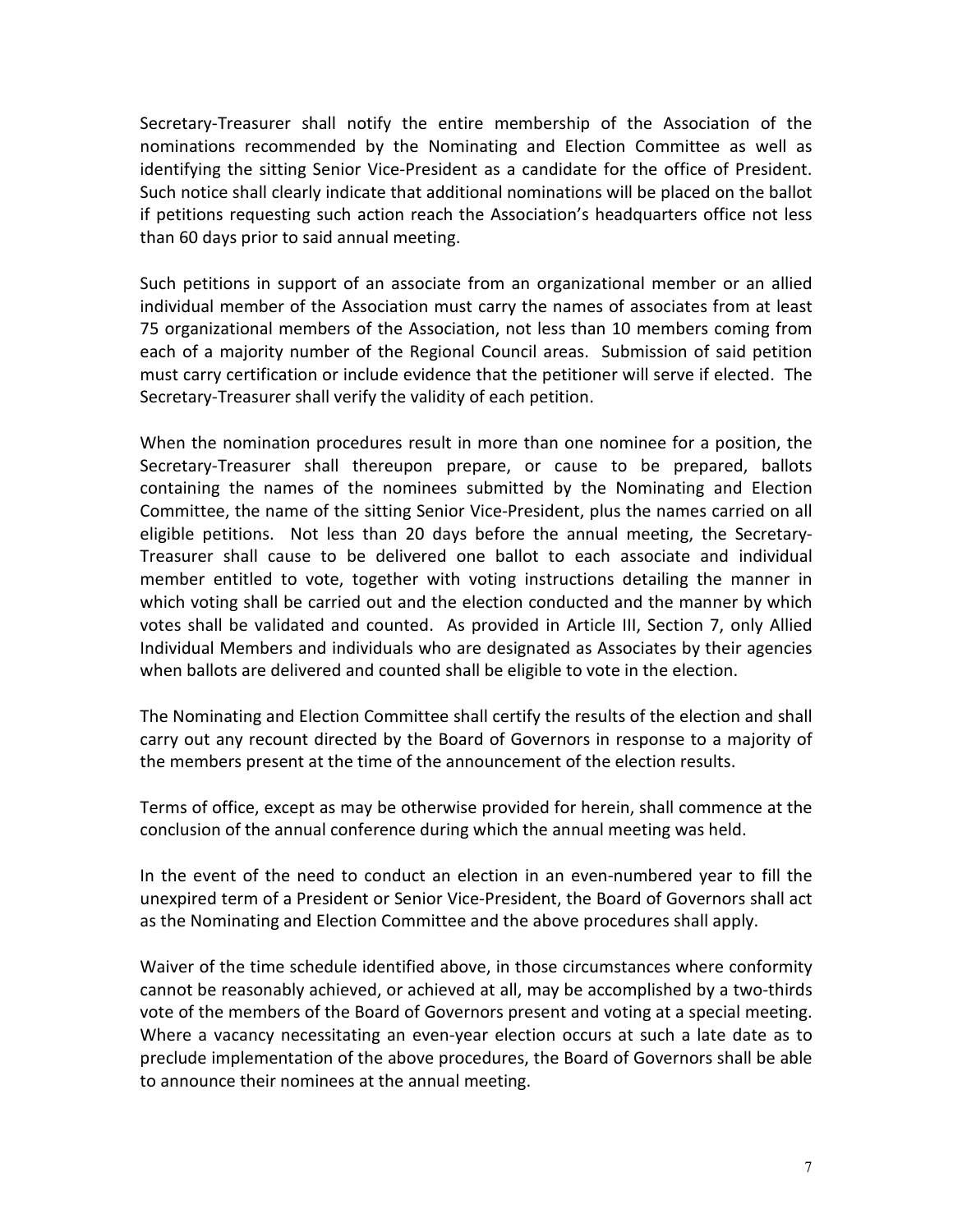Additional nominations may be accepted from the floor. Election shall take place during the meeting by ballot if there is more than one nominee for a vacancy, or by declaration of election by the President of the Association if there is only a single nominee for any office.

# **ARTICLE VIII**

# **Meetings**

**Section 1.** *Annual Meeting.* An annual meeting of the members of the Association shall be held during each calendar year at a time and place to be fixed by the Board of Governors.

**Section 2.** *Special Meetings.* Special meetings shall be held on the call of the President of the Board of Governors, or on the request in writing of associates from any 75 organizational members, not less than 10 members coming from each of a majority number of the Regional Council areas. Calls of all special meetings of the members shall be given by notice delivered to all members not less than 30 days nor more than 40 days before the meeting date.

**Section 3.** *Meetings of the Board of Governors.* Meetings of the Board of Governors shall be held at regular intervals not less than four times during the two-year period for which the officers are elected, with the first meeting held at a time and place which shall be announced at the conclusion of the annual meeting held in an odd-numbered year, and such other special meetings as the President deems advisable to call. In the event of a vacancy in the office of the President or his/her incapacity, the Secretary-Treasurer shall call a meeting of the Board of Governors as soon as is practicable.

**Section 4.** *Other Meetings.* Any member of the Board of Governors may waive notice of the time, place, and purpose of any meeting of the Board of Governors either before or after the date of the meeting and, if such waivers are received from all members of the Board not present at the meeting, any action taken at the meeting shall be as valid as though due notice had been given.

**Section 5.** *National Meetings.* All national meetings of the Association shall be scheduled only in the places where facilities are available, on a non-discriminatory basis, to all members of the Association eligible to attend such meetings.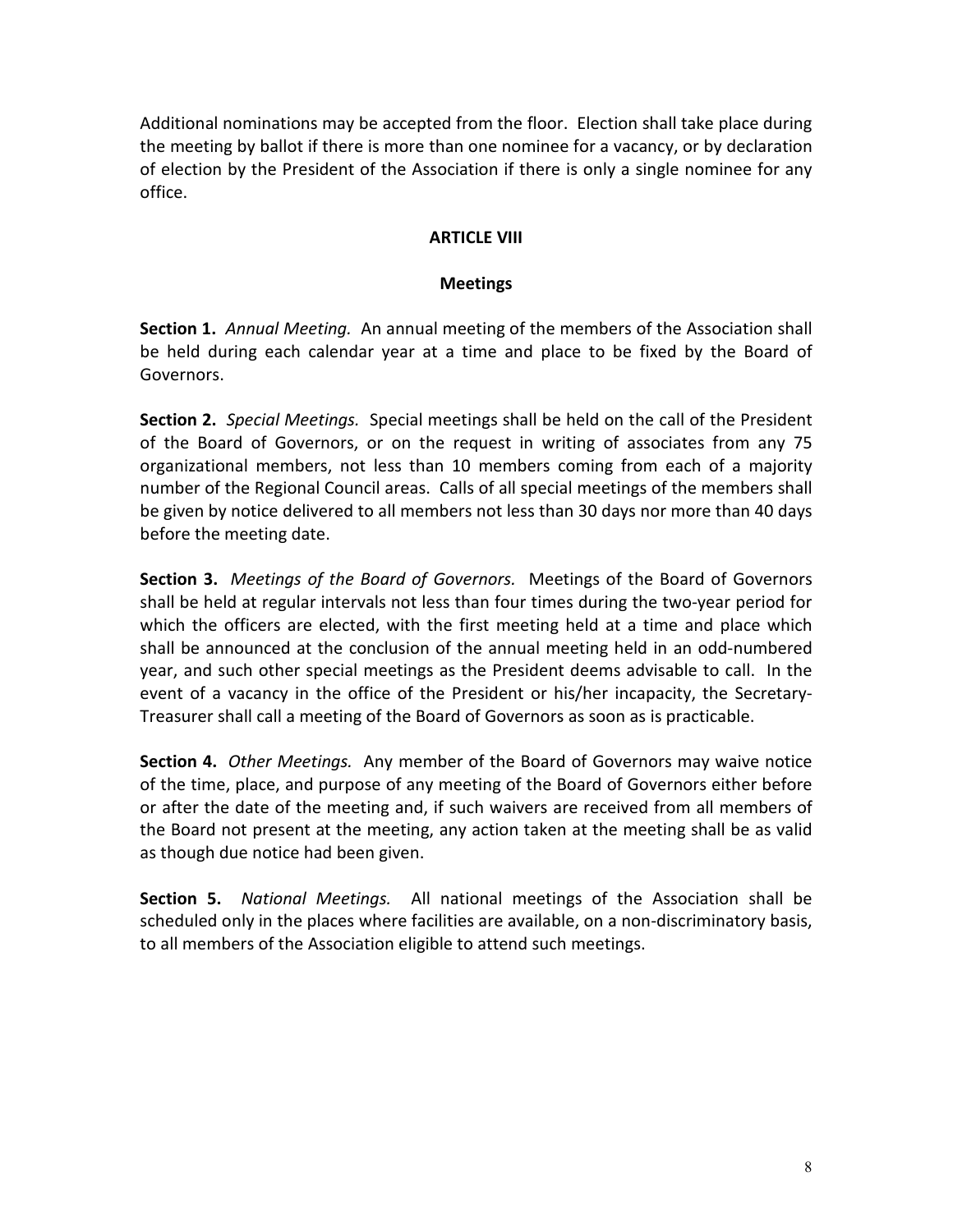## **ARTICLE IX**

### **Quorum**

A quorum of the Board of Governors shall consist of not less than one-third of all the members of the Board, and an associate from 50 organizational members shall constitute a quorum to do business as a meeting of members.

# **ARTICLE X**

## **Standing Committees**

**Section 1.** *Title.* There shall be standing committees at the national, regional, and chapter levels: Housing, Community Revitalization and Development, Professional Development, Member Services, International Research and Global Exchange (optional at the regional and chapter levels), Commissioners, and Budget & Administration.

**Section 2.** *General Functions.* The Housing Committee and the Community Revitalization and Development Committee shall generally address the programmatic areas of their respective functions, and shall recommend actions to the Board of Governors regarding, but not limited to, program dollars, legislation, regulations, administration at federal, state, and local levels and the effective representation of the membership's interests therein.

The Professional Development Committee shall focus on the general and specific areas of career identification, training and education, certification and credentialing, and the professionalization of the members.

The Member Services Committee shall serve the general and special interests of the members which cut across program and professional lines; represent the interests of special interest groups within the membership, including but not limited to minorities, commissioners, and women; and shall work to coordinate supportive products and services rendered by the Association such as conferences and conventions, workshops and seminars, publications, representation, and such related matters.

The International Research and Global Exchange Committee shall collect and disseminate information on housing and community development in foreign countries, identifying innovative programs, development techniques, and management systems that may be usable in the United States. The Committee shall also share information on American programs with its foreign counterparts. The Committee may encourage local housing and community development personnel to participate in international meetings, including official delegations organized by federal agencies, and it may arrange informational exchanges with professionals in other countries.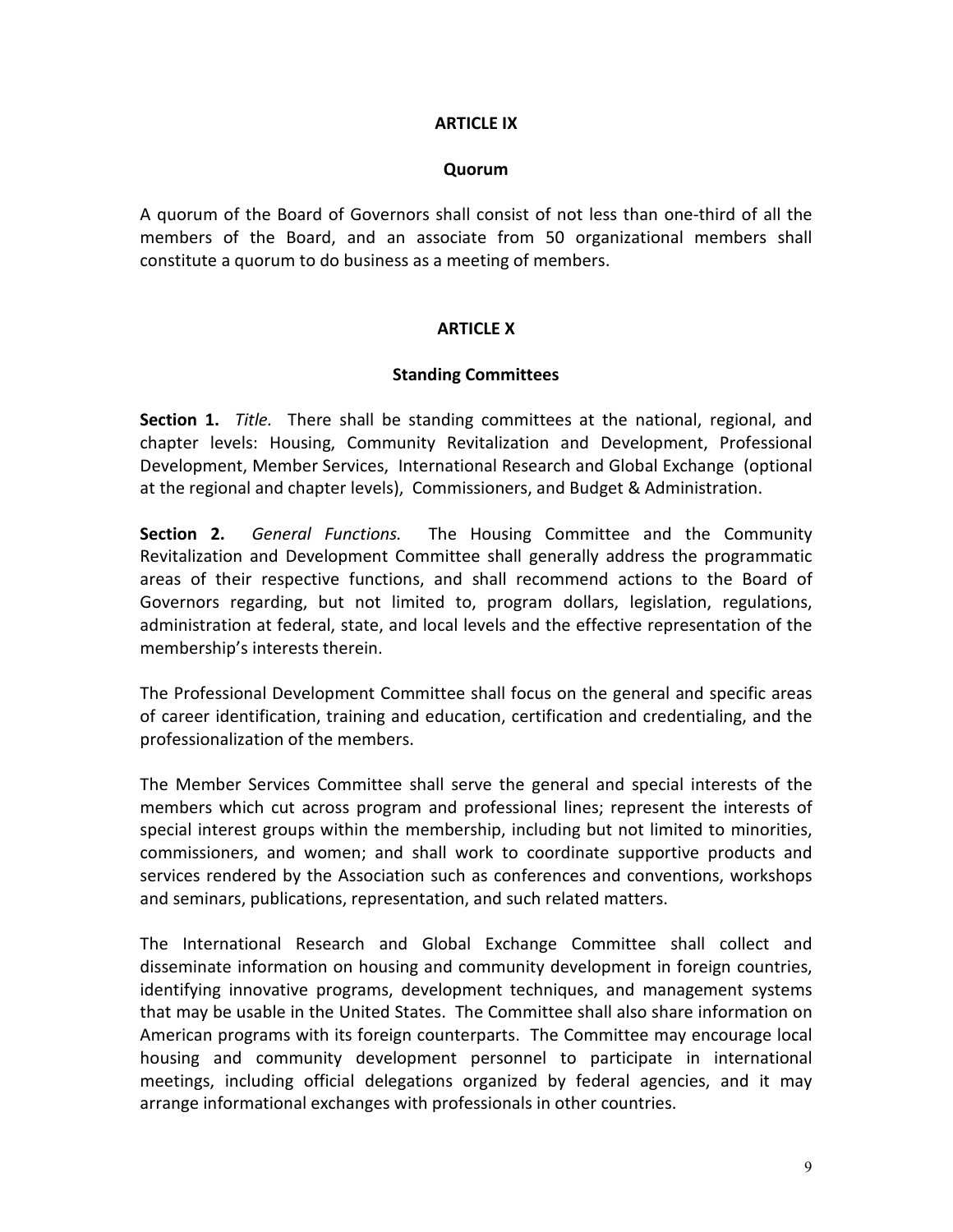The Commissioners Committee shall serve to broaden the constituency supporting the goals and objectives of the Association; support programs to expand the skills of commissioners to effectively discharge their responsibilities; and work with staff, leadership and membership at all levels of the Association in fulfillment of these purposes.

The Budget & Administration Committee (B&A) serves to oversee and monitor the financial processes and practices of the Association and advise and recommend to the Board of Governors certain actions regarding all aspects of the finances and assist in the strategic financial planning of the Association.

**Section 3.** *Establishment of Committee Membership.* The chapter presidents shall select chapter members to serve on chapter standing committees, and the committee chairperson shall be selected by a locally established procedure.

Regional committees will be composed of at least one representative from each corresponding chapter committee who shall be an associate of an organizational member or an allied individual member of NAHRO, such representative being selected by a locally determined procedure, plus at-large members to be selected by the Regional President. The chairperson shall be selected according to procedures established by the Regional Council.

Each standing committee, except the International Research and Global Exchange Committee and Budget & Administration Committee, shall be composed of three representatives from each corresponding regional committee, to be selected according to procedures established by the Regional Council, plus fourteen at-large members to be selected by the national President in consultation with the Regional Presidents. Of the presidential appointments, there shall be at least one representative from each region.

The International Research and Global Exchange Committee shall be composed of three representatives from each Region to be selected according to procedures established by the Regional Council. If a corresponding regional International Research and Global Exchange Committee exists, the three representatives shall be members of the committee and one of the three shall be the current Chair. An additional fourteen atlarge members shall be appointed by the National President in consultation with the Regional Presidents. At least one presidential appointment shall be made from each Region. The President may, in addition to the at-large appointments, appoint as nonvoting *ad hoc* members of the Committee representatives of international organizations, provided that the number of such additional non-voting *ad hoc* members serving at any time shall not exceed seven.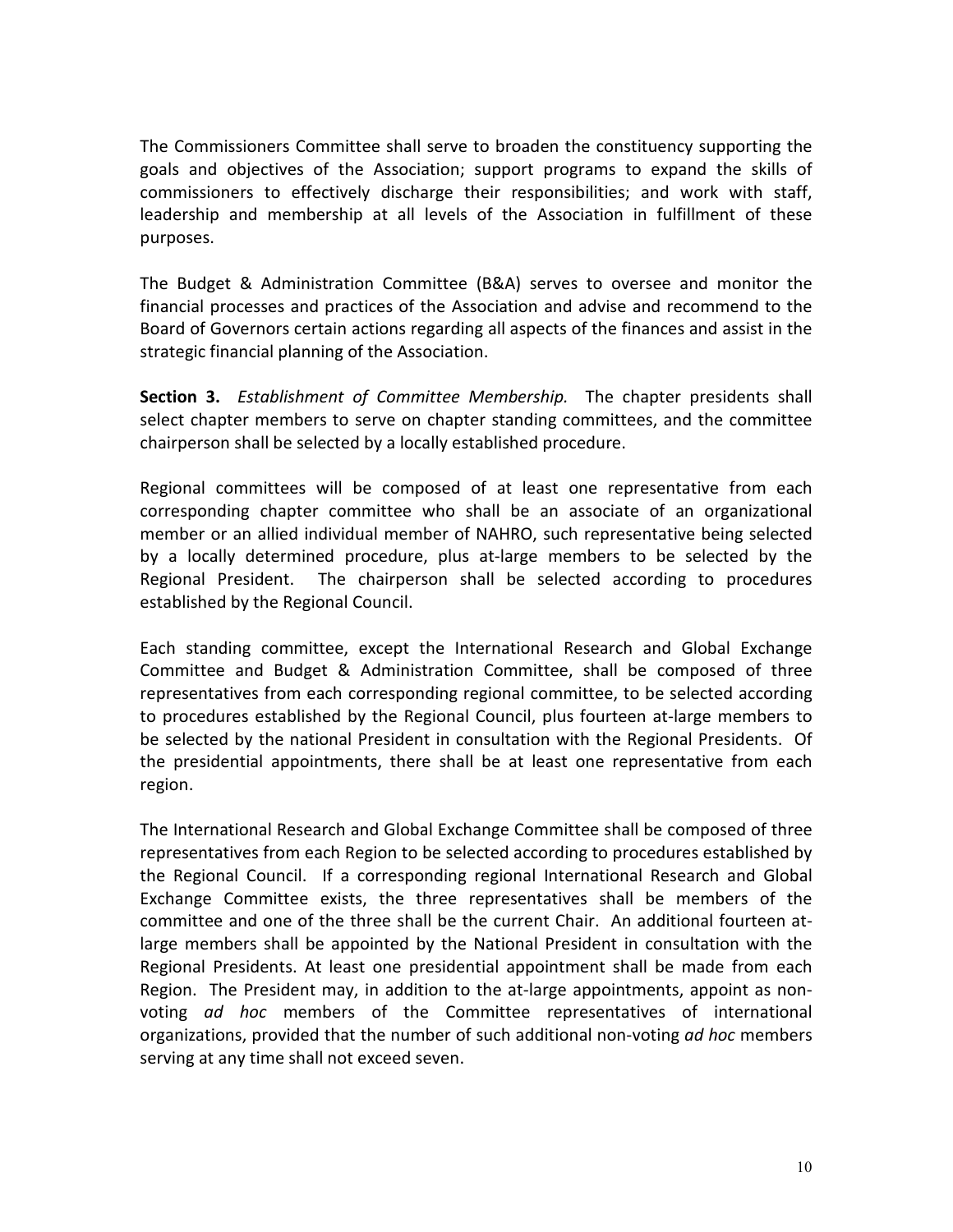The Budget & Administration Committee (B&A) is composed of nine (9) members; one member from each Region; all members are appointed by the President; the President appoints the Committee Chair; the Budget & Administration Committee members serve staggered terms to ensure continuity. Chairs of Member Services and Professional Development Committees shall serve as ex officio members.

Local, regional, and national selection processes shall seek to provide for broad representation of all special interests of the membership, including but not limited to, commissioners, minority representatives, and women.

All standing committee members, except for members from international organizations, shall be associates from organizational members or allied individual members of National NAHRO and remain members throughout their term. If the national membership status of a committee member lapses or he/she fails to attend three meetings of the committee, his/her position shall automatically become vacant.

**Section 4.** *Chairperson and Vice-chairperson.* Each standing committee, except the B&A Committee, shall elect from within its membership a chairperson who shall serve as national Vice-President with Portfolio.

The Vice-President – Commissioners shall at the time of his/her election, be serving as a commissioner of a Housing Agency, Redevelopment Agency, or other Community Development Agency.

# **ARTICLE XI**

# **Committee Reports**

All committee reports intended for publication or distribution outside the Association itself shall be submitted to the Board of Governors before such publication or distribution is made. The Board of Governors shall pass on reports so submitted within a reasonable period of time and shall specify the method of distribution. The Board of Governors may delegate this review of committee reports to special committees of its members or to the Secretary-Treasurer.

# **ARTICLE XII**

# **Regional Councils and Chapters**

**Section 1.** *Establishment.* In order to further the aims and purposes of the Association and to facilitate widespread participation in its program on the part of its members, the Board of Governors may establish Regional Councils and Chapters of the Association as a means of recognizing the special regional interests of its members, and the value of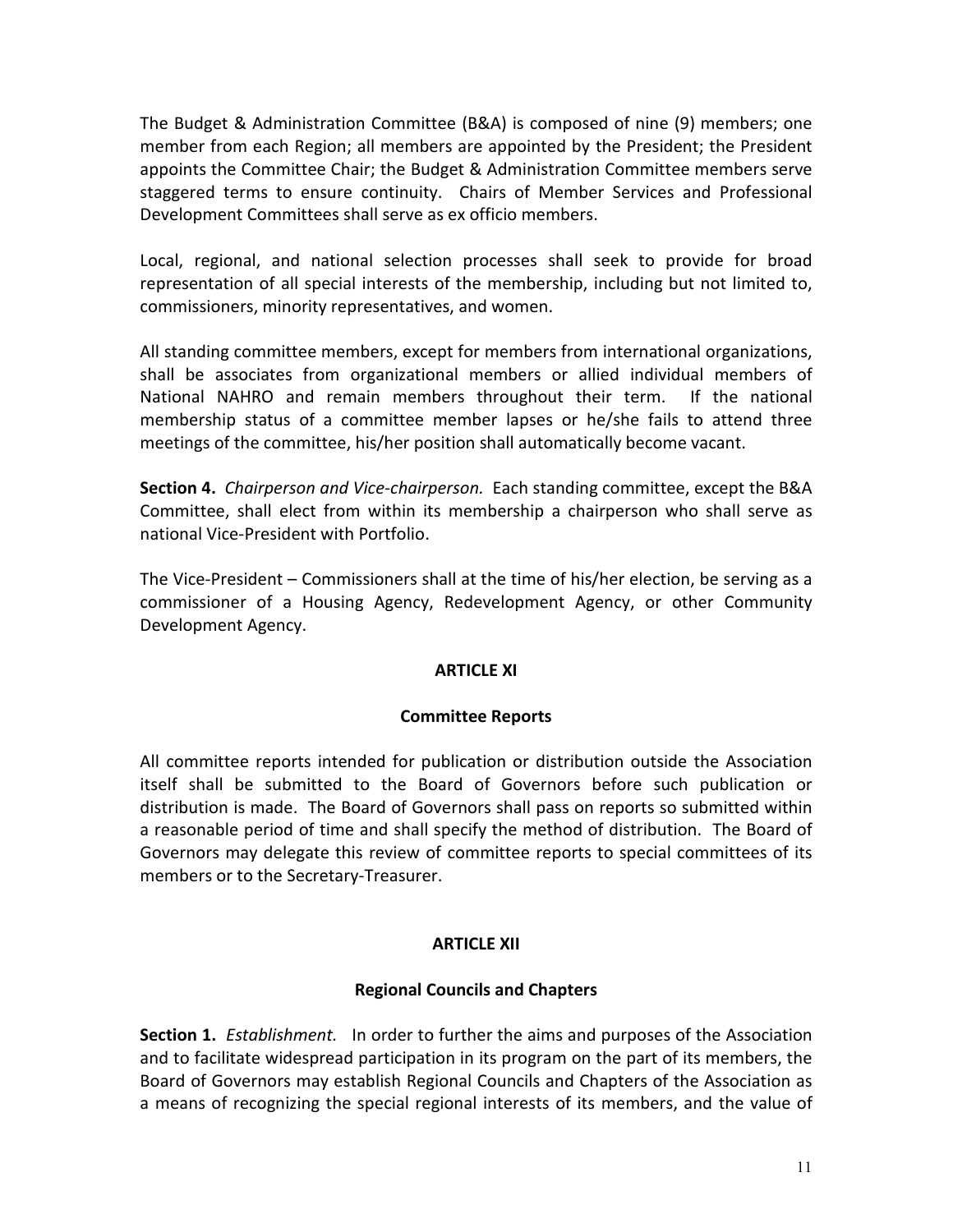small group activities. The Board of Governors shall determine the general form and organization of such Councils and Chapters and their relationship within the Association in accordance with the provisions of this article. The Board, periodically, shall establish criteria for the creation of Councils and Chapters, based on potential membership in the Association. The operations of Regional Councils and Chapters shall be in complete harmony with the Constitution, policies, and membership relationships of the Association. The Board of Governors shall have the authority to abolish, dissolve, or change at any time, any such Regional Councils or Chapters when it deems such action to be in the best interests of the Association. The provisions enumerated below in this article are applicable to the respective organizational units.

## **Section 2.** *Regional Councils.*

*A—Establishment and Changes.* A Regional Council, encompassing related geographical areas, may be established only by the Board of Governors. Establishment may be accomplished upon the Board's own initiative or by Board action following receipt of a petition submitted in writing by a representative group of members in said areas, to be followed by a poll of all members residing in said areas. The Board reserves the right to approve or disapprove the bylaws which shall govern the Council, after adoption by the members within said Regional Council areas in accordance with a procedure established by the Board of Governors for this purpose. All changes in boundaries or amendments to Regional Council bylaws require the approval of the Board of Governors before becoming effective.

*B—Name.* The name of the Regional Council shall indicate the geographical area it encompasses and shall end with the words: "Regional Council of the National Association of Housing and Redevelopment Officials."

*C—Membership.* All members of the Association located in the geographical area of the region are entitled to membership and participation in the Regional Council. If a Council collects regional dues, collection (and participation in the Council) shall be confined to those on the national membership rolls, and membership in the Association shall be made a requisite for membership and participation in the Regional Council.

*D—Officers.* Each Regional Council shall have a President, Vice-President, and Secretary-Treasurer, elected by the voting members for specified terms and known as the officers of the Regional Council, plus any other officers it may choose to designate. These officers shall be associates of organizational members or allied individual members of the National Association. It shall also have an Executive Committee comprised of said required officers, the chief elective officer of all Chapters in the Region in an ex-officio capacity, and others specifically designated and selected in accordance with the provisions of its bylaws.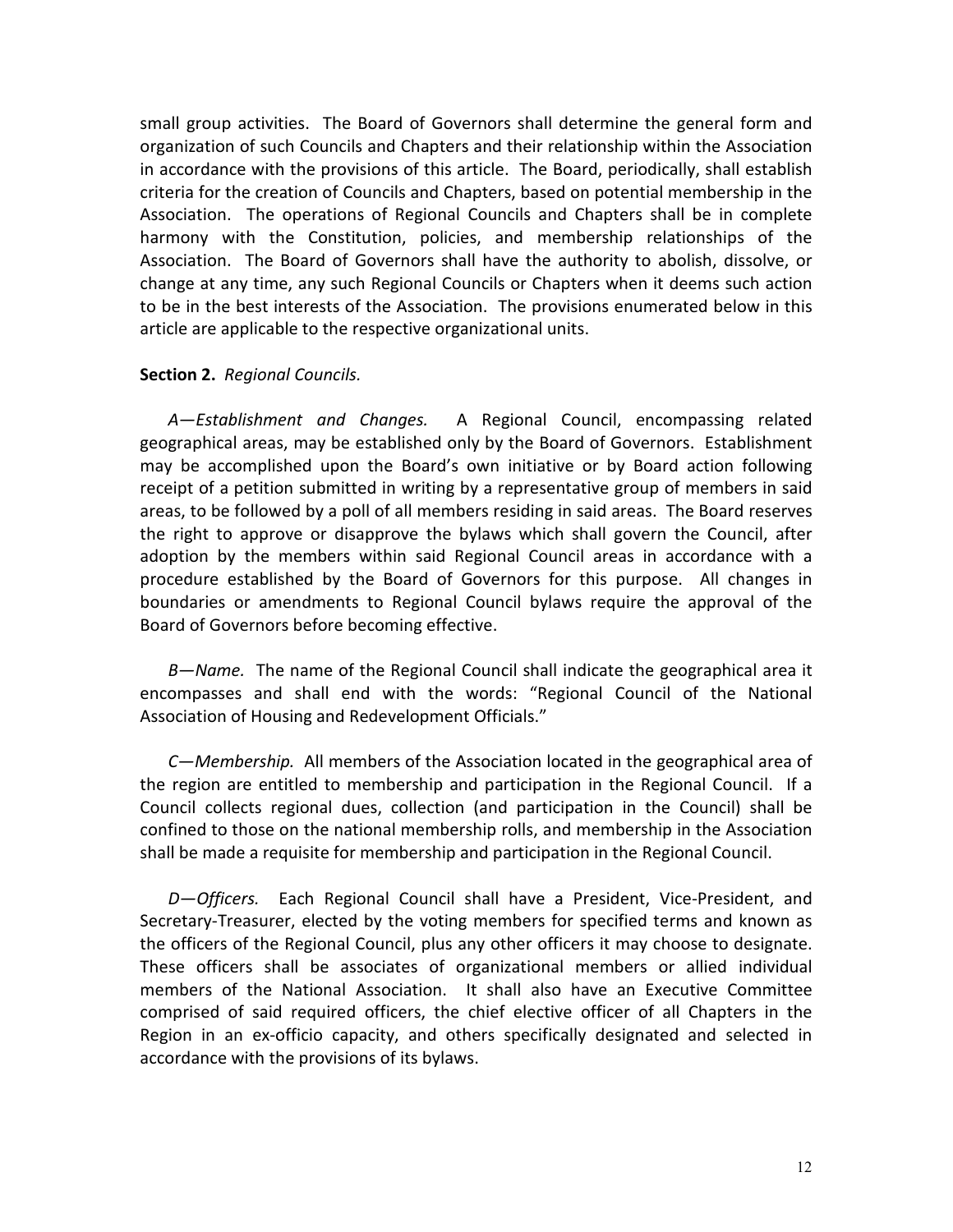### **Section 3.** *Chapters.*

*A—Establishment.* A state or local Chapter may be established upon petition submitted in writing and signed by associates of at least 5 organizational members of the Association located in the proposed area of operation of the Chapter. Such petition accompanied by proposed bylaws of the Chapter shall be filed with the President of the Regional Council of the Region within which such Chapter is located and shall be submitted by him/her to the Executive Committee of the Regional Council, which shall act upon said petition within 60 days of filing. Upon approval by the Regional Executive Committee, the Chapter shall be considered temporarily established. The proposal shall then be submitted to the Board of Governors for its approval, and the Chapter will be considered established upon issuance to it of a charter signed by the President of the Regional Council and countersigned by the President and the Secretary/Treasurer of the Association.

*B—Name.* The name of the Chapter shall indicate the geographical area it encompasses and shall end with the words: "Chapter of the National Association of Housing and Redevelopment Officials."

*C—Membership.* All members of the Association located in the geographical area of the Chapter are entitled to membership and participation in the Chapter, upon payment of Chapter dues, if any.

*D—Officers.* Each Chapter shall have a President, Vice-President, Secretary-Treasurer, plus any other officers it may choose to designate, who must be associates of organizational members or allied individual members of the national Association and elected by the voting members of the Chapter for specified terms and known as the officers of the Chapter. It shall also have an Executive Committee comprised of said officers and such other designees as set forth in the bylaws of the Chapter.

*E—Changes and Amendments.* Should a Chapter wish to change its boundaries, a proposal must be made to the Regional Council and the Board of Governors for their approval after the members in the area vote favorably on the change. All proposed amendments to the bylaws of the Chapters shall be submitted by the Chapter to the members therein and shall not be considered adopted until approved by the Regional Council and the Board of Governors.

# **ARTICLE XIII**

# **Official Publication**

The Association shall have an official publication, as determined by the Board of Governors.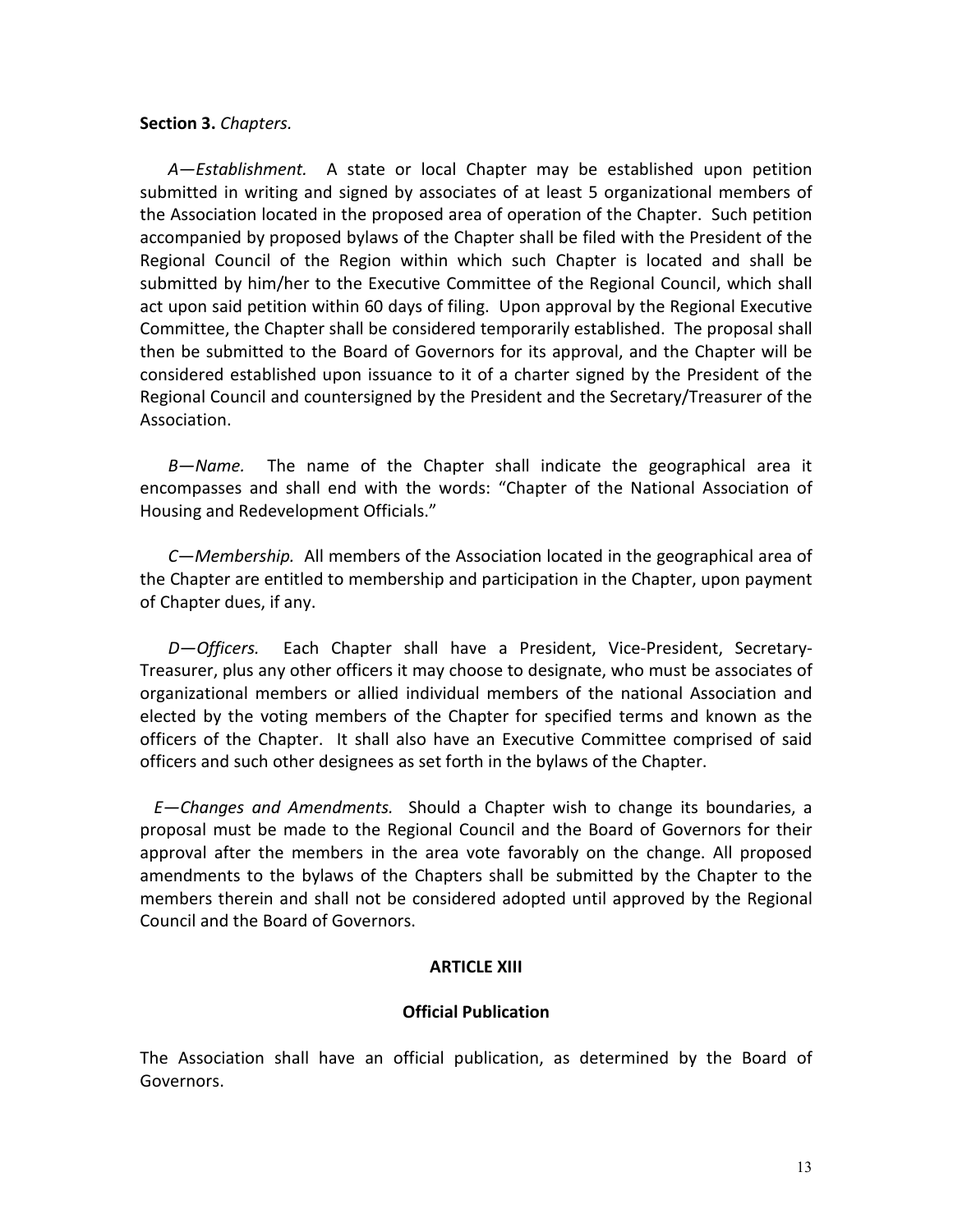## **ARTICLE XIV**

#### **Dues**

The dues for all classes of members shall be determined from time to time by the Board of Governors.

## **ARTICLE XV**

## **Amendments**

**Section 1.** This Constitution may be amended by the affirmative votes of the majority of the members entitled to vote who vote on the proposed amendment, after the delivery of ballots in accordance with the procedure specified in Section 3 of this article. Any amendment may be proposed to the membership by action of the Board of Governors or by petition carrying the names of associates from 75 organizational members of the Association, not less than 10 organizational members coming from each of a majority of the Regional Council areas. Petitions must be sent to the Association's headquarters office where the validity of the petition shall be verified by the Secretary-Treasurer.

**Section 2.** The validated petition shall be presented by the Secretary-Treasurer at the next regular or special meeting of the Board of Governors which shall review the proposed amendment submitted by petition and prepare recommendations to accompany the proposed amendment delivered to the membership.

**Section 3.** Within a reasonable time following affirmative action of the Board of Governors or following the meeting of the Board of Governors at which the validated petition is presented, the Secretary-Treasurer shall prepare, or cause to be prepared, ballots containing the proposed amendment and shall deliver one ballot to each member entitled to vote, together with voting instructions.

The President shall appoint a committee of associates from at least three organizational members to serve and convene as a Polling Committee. The Polling Committee shall certify the tabulation of the vote count.

The results shall be announced and certified at the next meeting of the Board of Governors or the Steering Committee meeting following the tabulation. The results shall also be reported in the official publication of the Association or by notification to all members of the Association. Effective date of the amendment, unless otherwise specifically stated, shall be the day of certification to the Board of Governors.